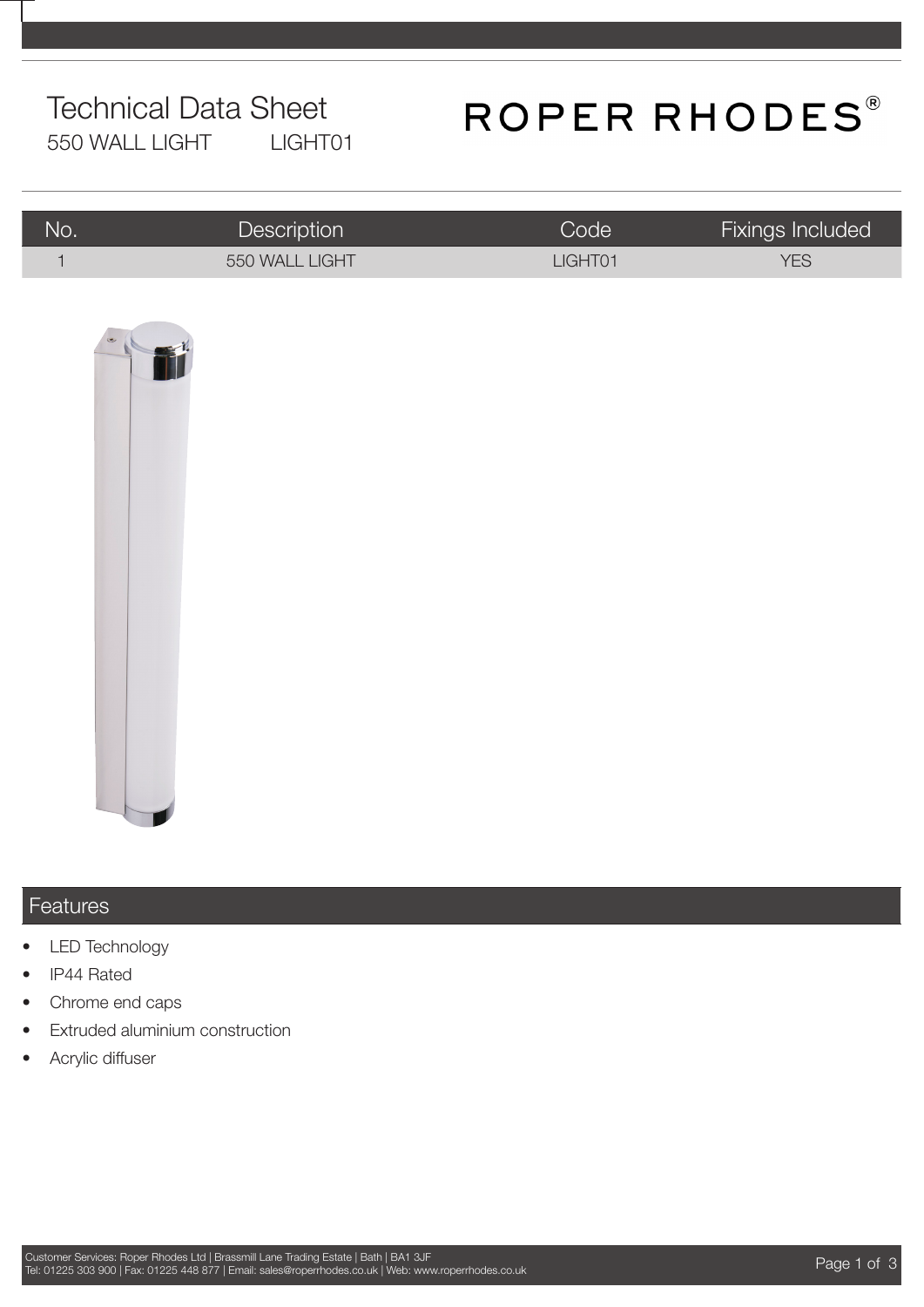## Technical Data Sheet 550 WALL LIGHT LIGHT01

# ROPER RHODES®

### Dimensions - TR2009

Diagrams not to scale. All dimensions in mm (tolerance of +/-5mm)



\*Dimensions are subject to change, customers are advised to measure actual product before commencing installation.<br>\*\*Fixing point dimensions are for guidance only/the positions of wall fixing must be checked when product i